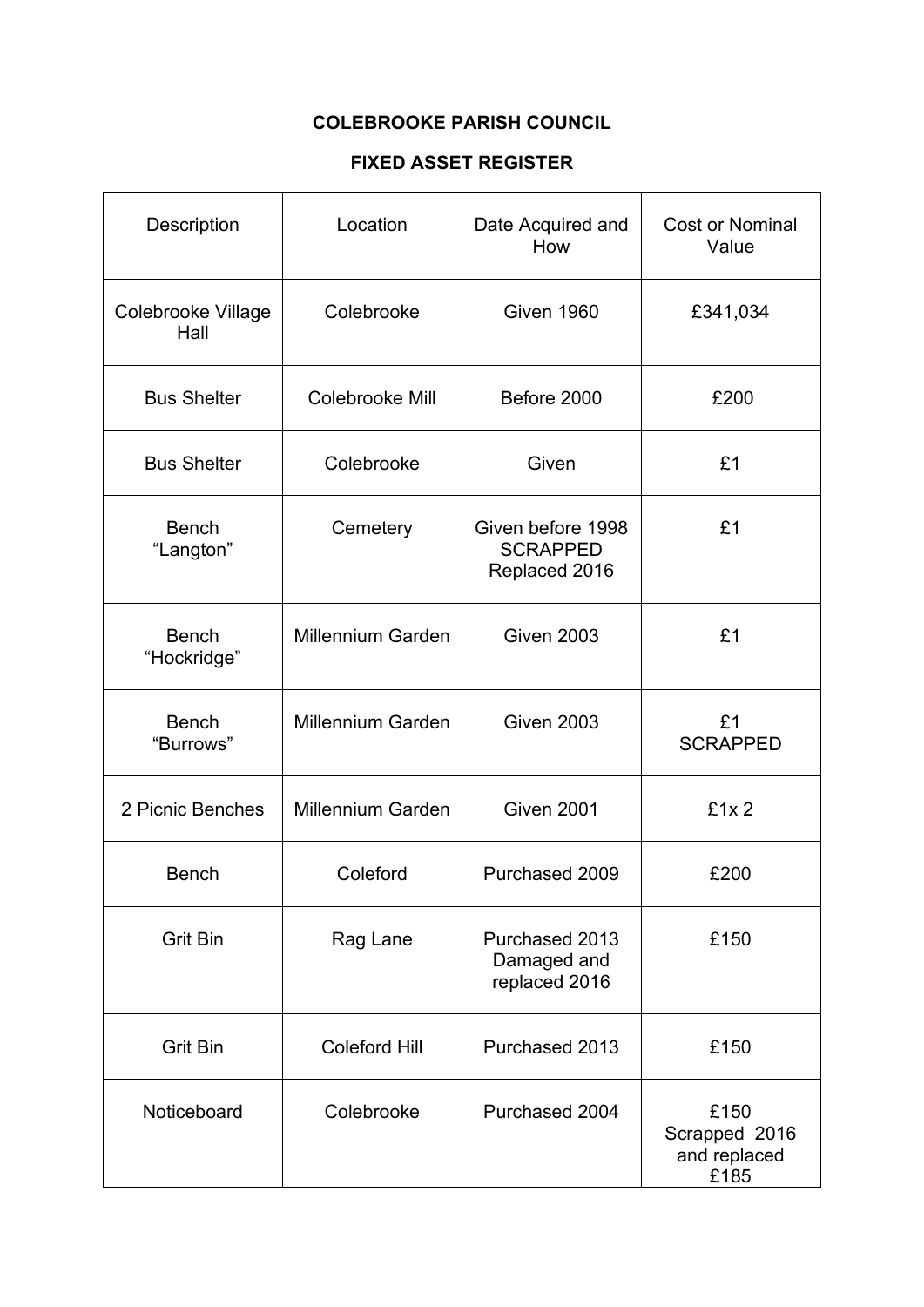| Noticeboard                                       | Colebrooke<br>Cemetery                            | Purchased 2016         | £150                                                                        |
|---------------------------------------------------|---------------------------------------------------|------------------------|-----------------------------------------------------------------------------|
| Noticeboard                                       | Penstone                                          | Purchased 2004         | £150                                                                        |
| Noticeboard                                       | Coleford                                          | Purchased 2014         | £270                                                                        |
| Noticeboard                                       | Coleford                                          | Purchased 2004         | £150                                                                        |
| Noticeboard                                       | Coleford                                          | Purchased 2010         | £80                                                                         |
| Colebrooke<br>Cemetery                            | Colebooke                                         | Purchased 1930         | £130                                                                        |
| Triangle of Land in<br>front of the Old<br>School | Colebrooke                                        | <b>Given 1920</b>      | £1                                                                          |
| <b>Bench</b>                                      | Triangle of Land in<br>front of the Old<br>School | Given<br>1937 and 1970 | £1                                                                          |
| <b>Millennium Garden</b>                          | <b>Duck Street</b>                                | <b>Given 2000</b>      | £1                                                                          |
| <b>Car Park</b>                                   | Penstone                                          | Given 2004             | £1                                                                          |
| <b>Car Park</b>                                   | Colebrooke                                        | <b>Given 1920</b>      | £1                                                                          |
| Computer and<br>Printer                           | <b>Squirrel Lodge</b><br>Colebrooke               | Purchased              | £698<br>Computer<br>scrapped<br>September 2016<br>Purchase price<br>£484.95 |